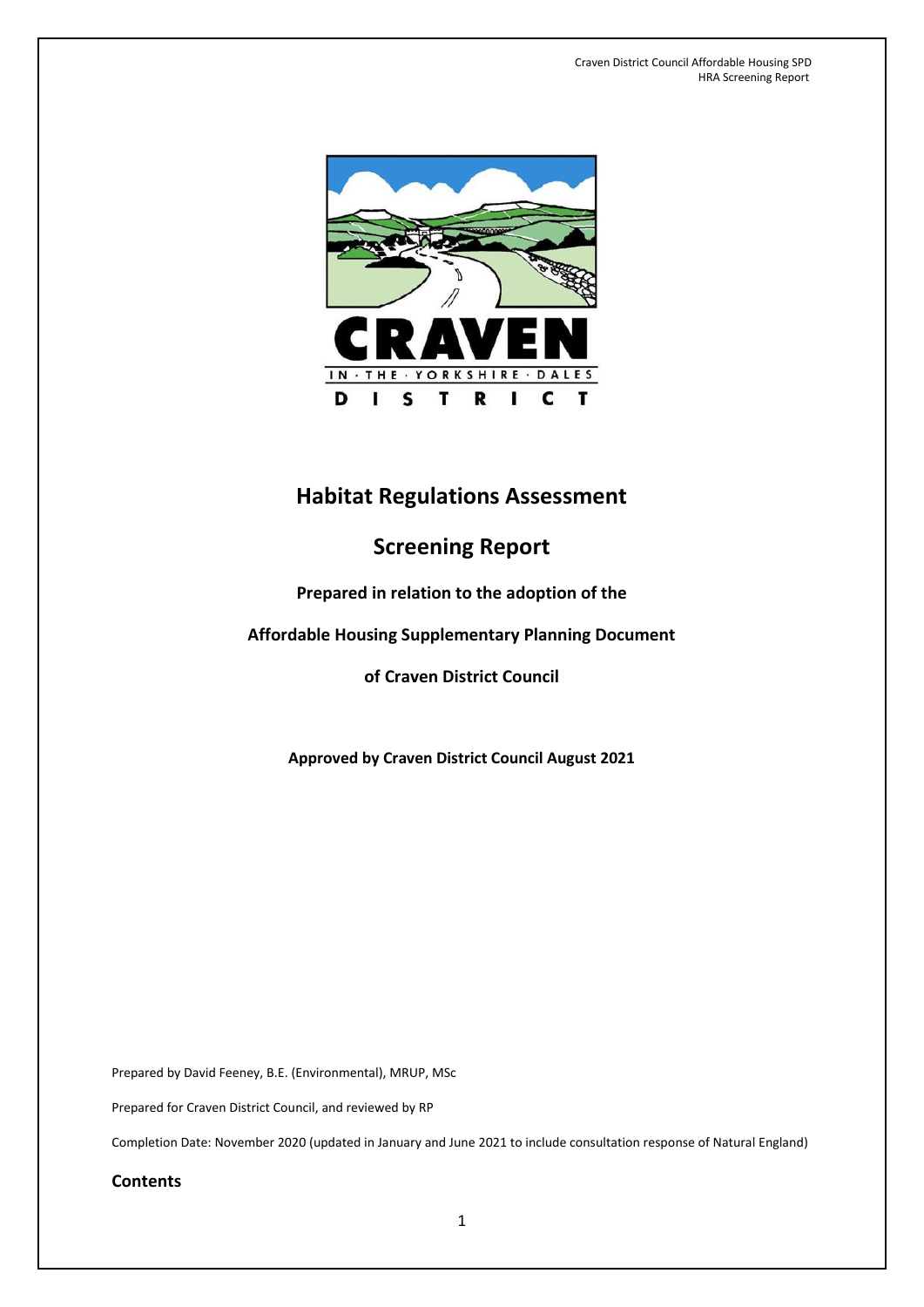#### Craven District Council Affordable Housing SPD HRA Screening Report

| 2. |  |
|----|--|
|    |  |
|    |  |
| 3. |  |
|    |  |
|    |  |
|    |  |
|    |  |
|    |  |

#### Notes for readers

*The author as named has prepared this report for the use of Craven District Council. The report conclusions are based on the best available information, including information that is publicly available. This information is assumed to be accurate as published and no attempt has been made to verify these secondary data sources. This report was prepared in November 2020 and updated in December 2020. It is subject to and limited by the information available during this time. This report has been prepared with all reasonable skill, care and diligence within the terms of the contract with the client. The author accepts no responsibility to third parties of any matters outside the scope of the report. Third parties to whom this report or any part thereof is made known rely upon the report at their own risk.*

#### **1. HRA Purpose and Legislative Background**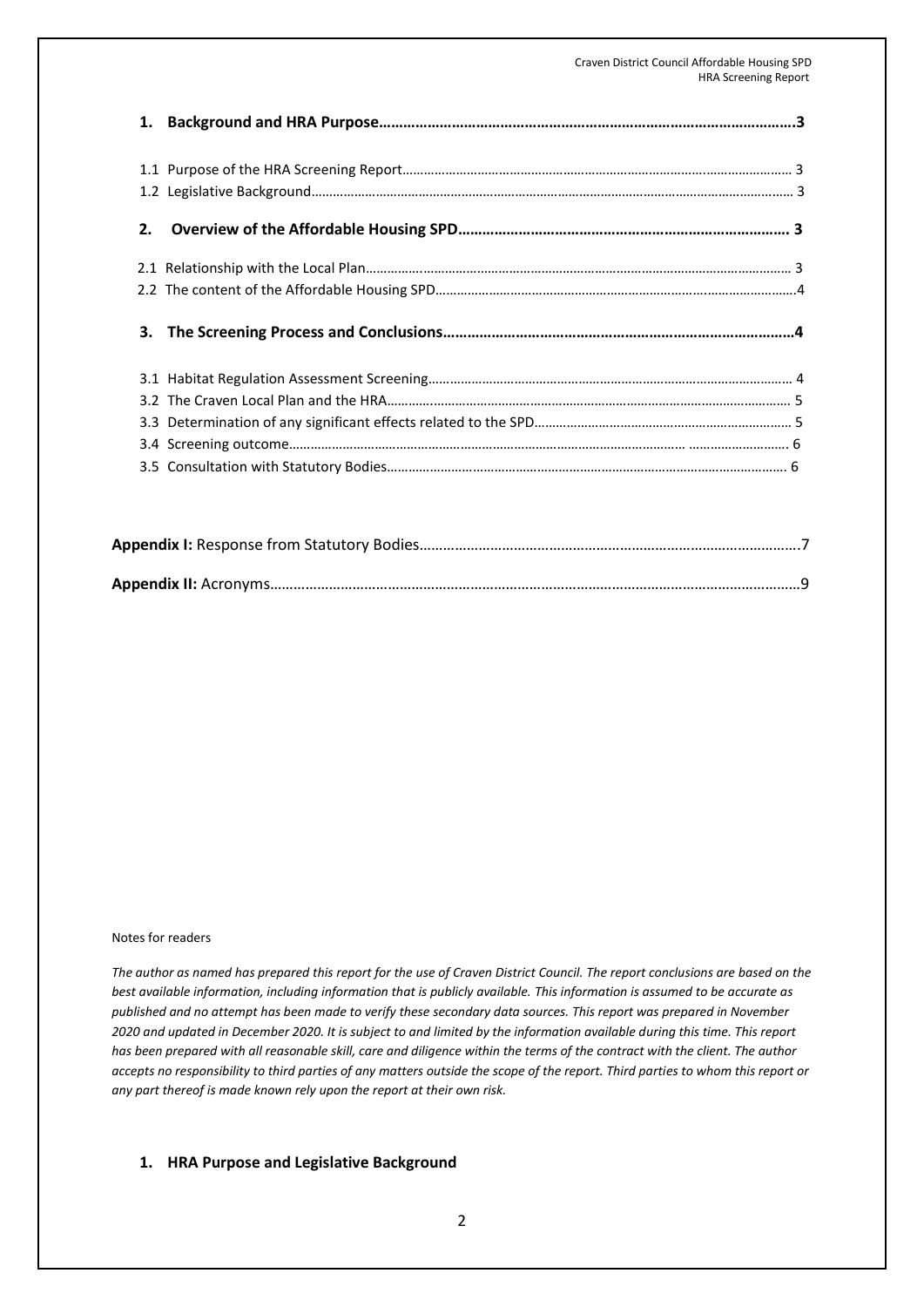### **1.1 Purpose of the HRA Screening Report**

1.1.1 This screening report has been prepared to determine whether the Affordable Housing Supplementary Planning Document (SPD) prepared by Craven District Council should be subject to a Habitat Regulations Assessment (HRA) Appropriate Assessment or further assessment.

### **1.2 Legislative Background**

1.2.1 A Habitat Regulation Assessment (HRA) refers to the several distinct stages of assessment which must be undertaken in accordance with the Conservation of Habitats and Species Regulations 2017 (as amended), and the Conservation of Offshore Marine Habitats and Species Regulations 2017 (as amended). These undertaken stages determine if a plan or project may affect the protected features of a habitats site before deciding whether to undertake, permit or authorise it. Hence, these regulations are for all plans and projects which may have likely significant effects on a designated international site or sites, and are not directly connected with or necessary to the management of the designated site.

1.2.2 These designated international sites feature Special Areas of Conservation (SACs), Special Protection Areas (SPAs), and Ramsar sites. The SAC is defined in the Habitats Directive (92/43/EEC) and it is designated to protect habitats and species listed in Annex I and Annex II of the directive, which are considered to be of European and national importance. The SPA focuses on safeguarding the habitats of migratory birds and particularly certain threatened birds. A Ramsar site is a wetland site designated to be of international importance under the Ramsar convention. As a matter of Government policy, the HRA is also required for candidate SACs, potential SPAs, and proposed Ramsar sites for the purposes of considering plans or programmes which may affect them.

1.2.3 In the Planning Practice Guidance (PPG), paragraphs 65-001 to 65-010 give guidance on the use of Habitat Regulations Assessment. In paragraph 65-002, it states: *"if a proposed plan or project is considered likely to have a significant effect on a protected habitats site (either individually or in combination with other plans or projects) then an appropriate assessment of the implications for the site, in view of the site's conservation objectives, must be undertaken"* and *"a significant effect should be considered likely if it cannot be excluded on the basis of objective information and it might undermine a site's conservation objectives."*

# **2. Overview of the Affordable Housing SPD**

# **2.1 Relationship with the Local Plan**

2.1.1 Under the Planning & Compulsory Purchase Act 2004, policy guidance can be provided in Supplementary Planning Documents (SPDs). In line with the National Planning Policy Framework (NPPF), this SPD provides further guidance on the delivery of affordable housing in the Craven Local Plan area and provides further detail to help explain the objectives relating to the following policies of the Craven Local Plan (2012 – 2032), which was adopted in November 2019:

• Policy H1: Specialist Housing for older people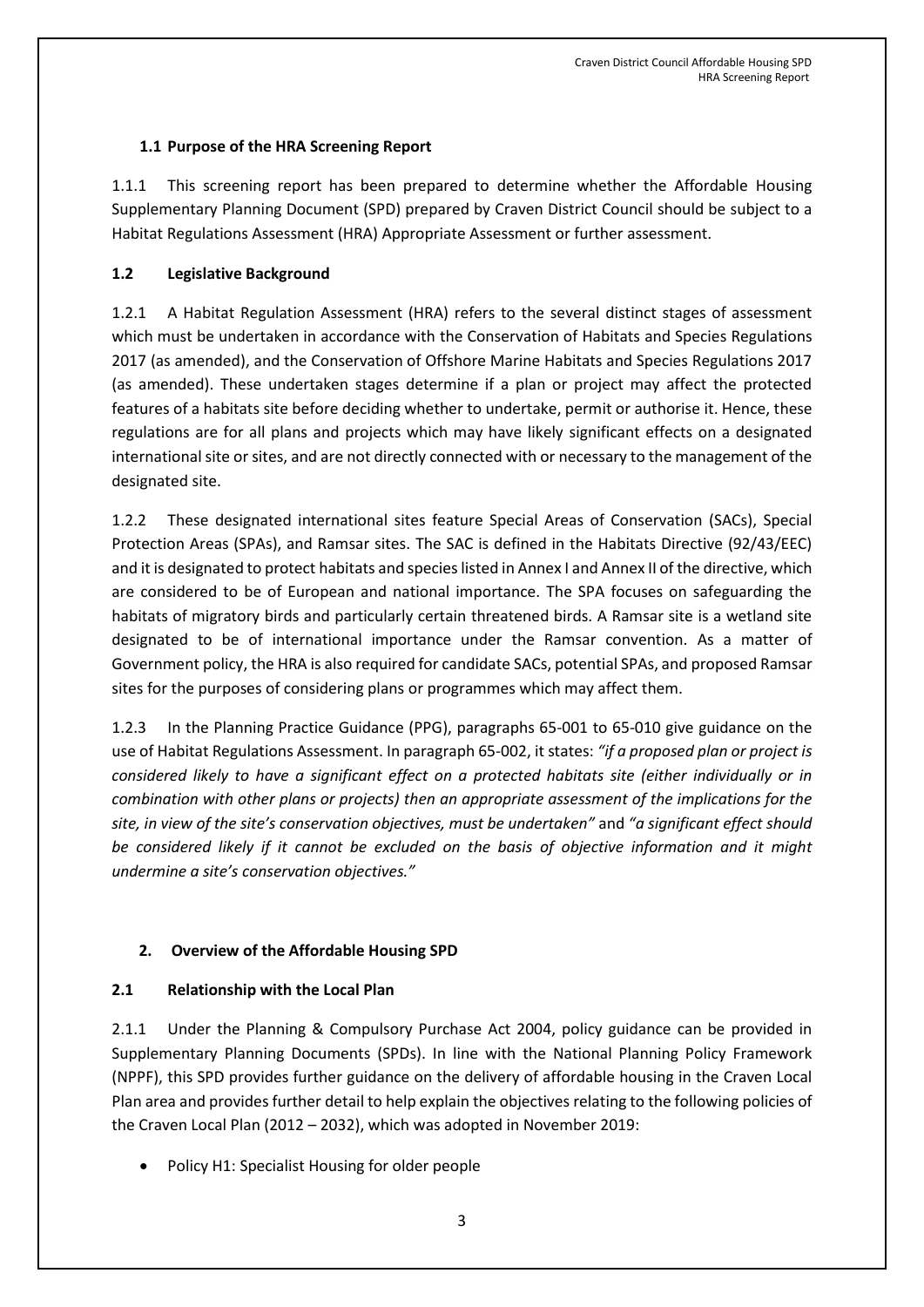- Policy H2: Affordable Housing
- Policy SP4: Spatial Strategy and Housing Growth
- Policy ENV3: Good Design
- Policy SD1: Presumption in favour of sustainable development
- Policy SD2: Meeting the challenge of climate change

The SPD hence supports the local plan and is produced in accordance with the procedures introduced by the 2004 Act.

2.1.2 Unlike the local plan itself, the SPD is not examined by an inspector, but it is subject to a public consultation process before being formerly adopted by elected Council Members in a Council resolution. The SPD will be a material consideration in planning decisions.

#### **2.2 The content of the Affordable Housing SPD**

2.2.1 The NPPF defines affordable housing as social rented and intermediate housing, provided to specified eligible households whose needs are not met by the market.

2.2.2 Policy H2 of the Craven Local Plan states that affordable housing will be provided as part of general market housing developments, in ways specified within the policy. Paragraph 6.3 of the local plan (page 178) states that the provision of affordable housing for local needs is an important objective of the plan. The policy ensures that affordable housing, once provided, is occupied by those in affordable housing need in perpetuity (or any subsidy is recycled). The aforementioned paragraph 6.3 indicates that this SPD will be produced to set out in more detail how Policy H2 will operate and be administered.

#### **3. The Screening Process and Conclusions**

#### **3.1 Habitat Regulations Assessment Stages**

3.1.1 The Habitats Directive sets out various stages of the HRA process, and the relevant plan or programme must be analysed under the relevant stage(s) as deemed suitable based on the likelihood and severity of significant effects. These stages are listed and explained as follows:

- **Stage 1 – Screening:** To test whether a plan or project either alone or in combination with other plans and projects is likely to have a significant effect on an international site;
- **Stage 2 – Appropriate Assessment:** To determine whether, in view of an international site's conservation objectives, the plan (either alone or in combination with other projects and plans) would have an adverse effect (or risk of this) on the integrity of the site with respect to the site structure, function and conservation objectives. If adverse impacts are anticipated, potential mitigation measures to alleviate impacts should be proposed and assessed;
- **Stage 3 – Assessment of alternative solutions:** Where a plan is assessed as having an adverse impact (or risk of this) on the integrity of an international site, there should be an examination of alternatives (e.g. alternative locations and designs of development); and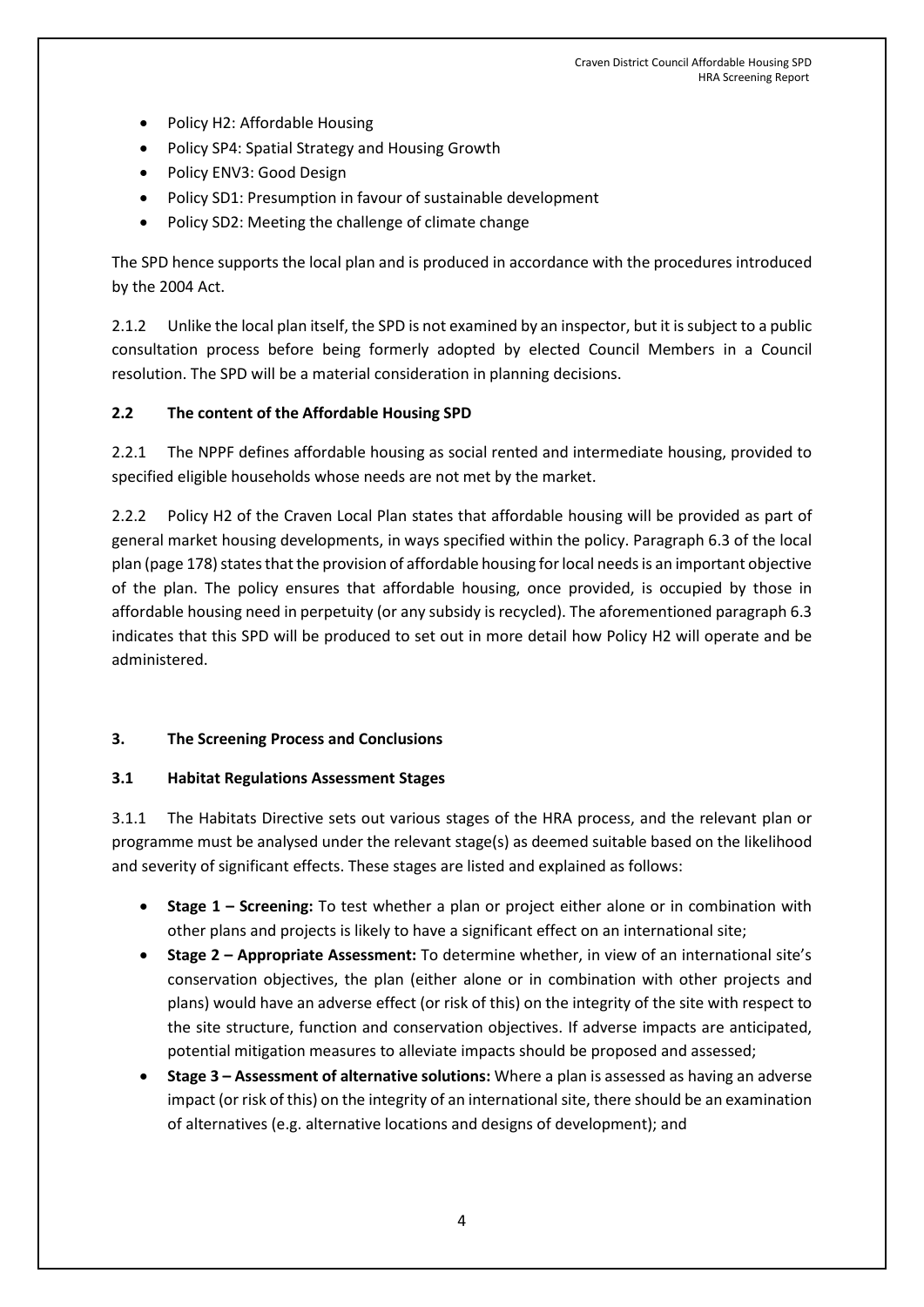**Stage 4 – Assessment where no alternative solutions remain and where adverse impacts remain:** In exceptional circumstances (e.g. where there are imperative reasons of overriding public interest), compensatory measures to be put in place to offset negative impacts.

#### **3.2 The Craven Local Plan and the HRA**

3.2.1 A HRA Appropriate Assessment has been produced for the Craven Local Plan. It is available to view under the 'Sustainability and habitats' page of the Craven District Council website (*www.cravendc.gov.uk/planning/planning-policy/evidence-and-monitoring/sustainability-andhabitats*). During the early stages of the local plan's preparation, a Screening Assessment Report was prepared in 2016 to determine the requirement for an Appropriate Assessment. As the draft plan process evolved, the emerging spatial strategy, allocated sites, housing growth options and policies were subject to change in content, and at the time of completion, the screening assessment could not rule out potential significant effects on relevant internationally designated sites. An Appropriate Assessment report was hence deemed suitable to analyse all of the plan's updated elements, as part of the continued interaction of the Habitats Regulations Assessment process with the evolving local plan.

3.2.2 Under this process, a number of iterations of the Appropriate Assessment were prepared to support each key stage of the local plan's progression to adoption. The final Appropriate Assessment iteration was published to coincide with the adoption of the local plan in November 2019. It was the conclusion of the HRA that the chosen spatial strategy, housing growth option, policies and allocated sites chosen by the adopted Craven Local Plan would not have any adverse impacts on the designated European sites in terms of their ecological integrity.

# **3.3 Determination of any significant effects relating to the SPD**

3.3.1 The aforementioned HRA process for the adopted Craven local plan assessed whether the plan was likely to have significant effects on international sites that are partially inside the local plan boundary, adjacent to the boundary, or thought important through being potentially affected (e.g. downstream of a water body). A full determination cannot be made until the three statutory consultation bodies have been consulted, in this case these bodies are Natural England, the Environment Agency, and Historic England. The international sites which are relevant for the Craven Local Plan and any associated SPDs include Special Areas of Conservation (SACs), Special Protection Areas (SPAs), and Ramsar sites, and are listed in alphabetical order as follows:

- Bowland Fells SPA
- Craven Limestone Complex SAC
- Ingleborough Complex SAC
- Leighton Moss SPA and Ramsar site
- Malham Tarn Ramsar site
- Morecambe Bay Pavements SAC and Morecambe Bay SPA
- North Pennine Dales Meadows SAC
- North Pennine Moors SAC and North Pennine Moors SPA
- South Pennine Moors SAC and South Pennine Moors (Phase 2) SPA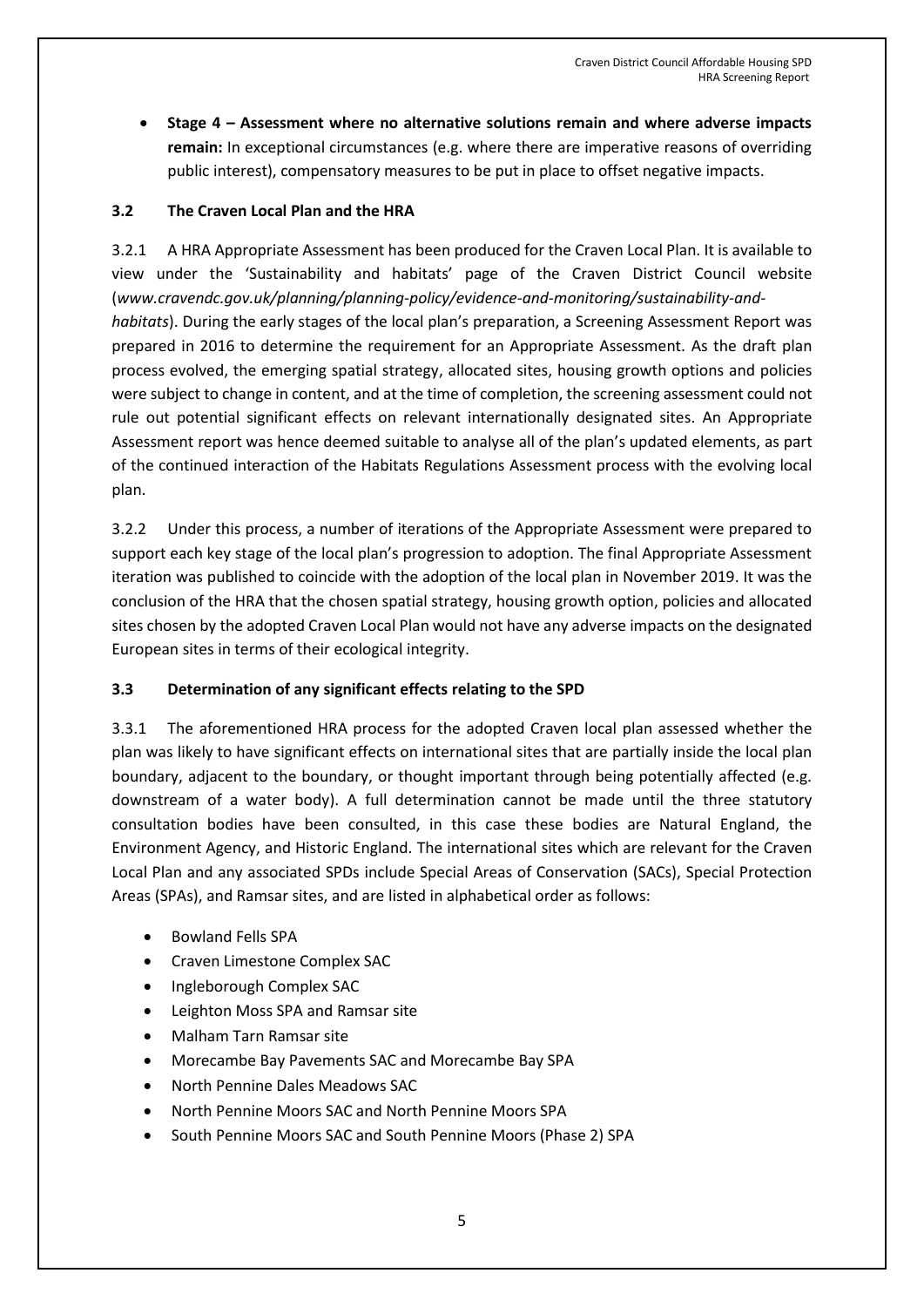3.3.2 The HRA for the local plan took into account both the extent of the housing and economic growth for the plan area. It concluded that the growth planned could be accommodated without causing significant affects either alone or in combination on any of the aforementioned internationally designated sites. The inspector at the local plan's examination (October 2018) concluded that the plan also would not cause any adverse effects on the integrity of these designated sites. As stated in Policy H2, affordable housing will be provided as part of general market housing developments. Hence, the affordable housing element has already been considered as part of the plan's overall allocated housing growth in the appropriate assessment of the local plan.

3.3.3 All adopted Craven Local Plan policies, including those policies listed at section 2.1 above were analysed in the Sustainability Appraisal (SA) and HRA of the local plan and in the plan's examination, where they were judged to be a sound and suitably evidenced based policy fit for its purpose. The policies listed at paragraph 2.1.1, in terms of the type and amount of development they seek and promote, are not deemed to cause any adverse effects on these internationally designated sites.

### **3.4 Screening outcome**

3.4.1 This screening report has assessed the potential effects of the proposed Craven District Council Affordable Housing SPD, with a view to determining whether an Appropriate Assessment (Stage 2) or further stage in the HRA process is required under the Habitats Directive. The Affordable Housing SPD provides further guidance to relevant policies in the Craven Local Plan, therefore it is closely related. Proposals in the SPD, including requirements for development, refer to policies set out in the district's local plan, but do not propose policies themselves. The Affordable Housing SPD does not create new policies, but instead it provides further guidance to relevant adopted Craven Local Plan policies. Hence, in line with the HRA of the local plan, the Affordable Housing SPD will not cause any adverse effects alone or in combination on the designated international sites, in terms of their integrity. Therefore, it is not necessary to move to the Stage 2 Appropriate Assessment or beyond.

#### **3.5 Consultation with Statutory Bodies**

3.5.1 This HRA screening report is subject to consultation with the statutory consultees of Natural England, Environment Agency, and Historic England. Responses from the statutory bodies are presented in Appendix I*.*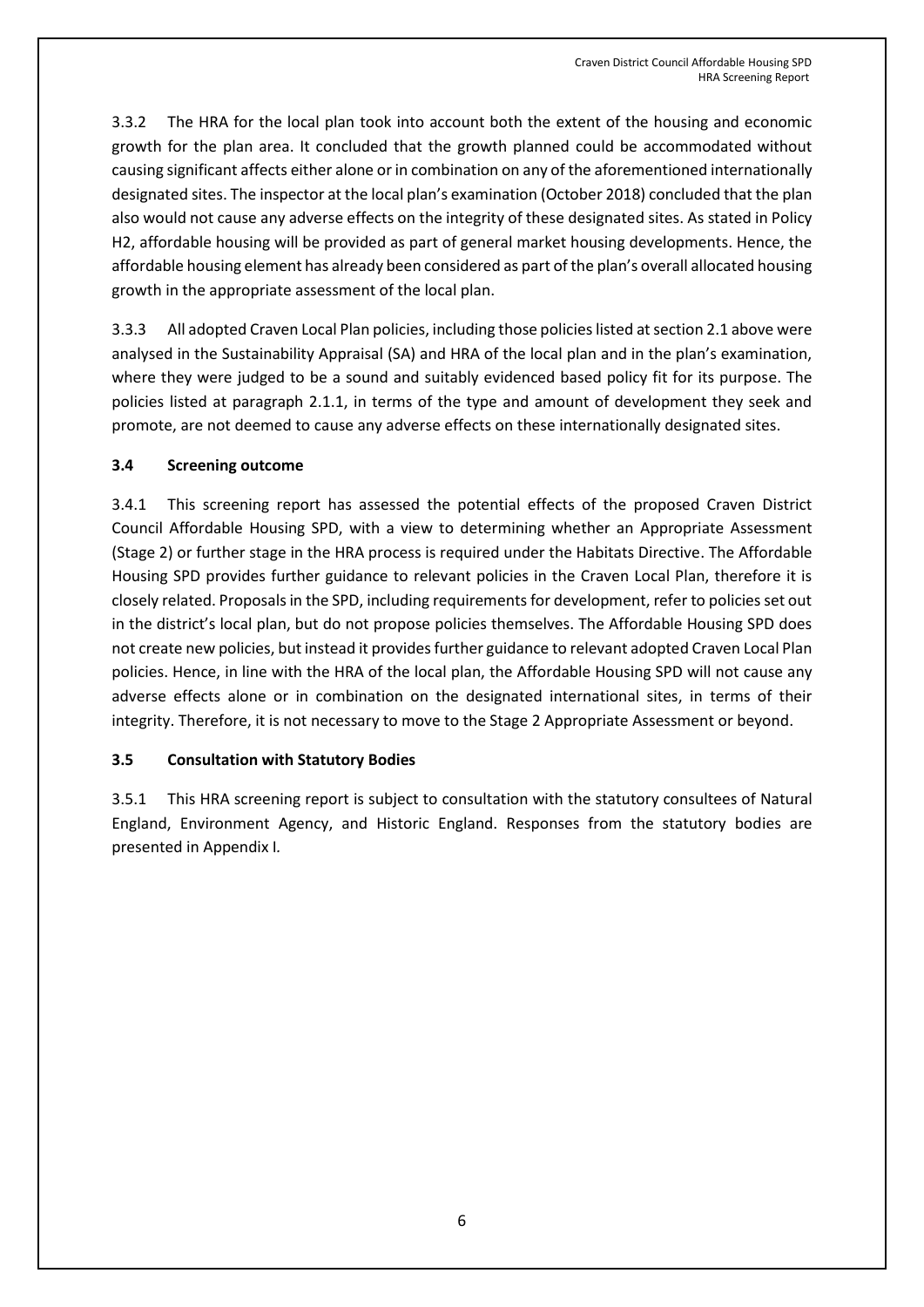#### **Appendix I: Response from Statutory Bodies**

This document was sent from the Planning Policy team of Craven District Council to the relevant statutory body of Natural England for consultation from Thursday, 07 to Monday, 18 January. The Environment Agency and Historic England also received this document in the same correspondence, but the HRA Screening Report is generally regarded as an indirect rather than direct area of interest for these latter two statutory bodies. Specific comments from these two statutory bodies are hence not expected for this document.

Natural England provided the following response to Craven District Council on 29 January:

#### *Affordable Housing Supplementary Planning Document (SPD) SEA and HRA Screening*

*Thank you for your consultation on the above 7 January 2021.*

*Natural England is a non-departmental public body. Our statutory purpose is to ensure that the natural environment is conserved, enhanced, and managed for the benefit of present and future generations, thereby contributing to sustainable development.*

#### *Habitat Regulations Assessment Screening Report*

*Natural England agrees with the conclusions of the Habitat Regulations Assessment Screening report and broadly welcomes the assessment. However Natural England advises that, as of 01 January 2021, the Conservation of Habitats and Species Regulations 2017 (as amended) and the Conservation of Offshore Marine Habitats and Species Regulations 2017 (as amended) have both been amended so that they continue to operate effectively now that the transition period has ended and the UK has completed its exit from the EU.*

*The changes that are now in force have been made by the Conservation of Habitats and Species (Amendment) (EU Exit) Regulations 2019. The changes ensure the strict protections afforded to sites, habitats and species as derived from the EU Habitats and Wild Birds directives continue. Most of these changes involve transferring functions from the European Commission to the appropriate authorities in England and Wales.*

*Defra has now published further information about these changes made to the Habitats Regulations as introduced by these amending regulations. This is now available on GOV.UK at*

*<https://www.gov.uk/government/publications/changes-to-the-habitats-regulations-2017>*

*Our remit includes protected sites and landscapes, biodiversity, geodiversity, soils, protected species, landscape character, green infrastructure and access to and enjoyment to nature.*

#### *Strategic Environmental Assessment Screening Report*

*As with the Habitats Regulations Assessment Screening report we advise that references to EU directives should be amended to reflect the post transition period legislative framework for Strategic Environmental Assessment. Notwithstanding this we agree with the conclusions reached.*

*Draft Affordable Housing SPD*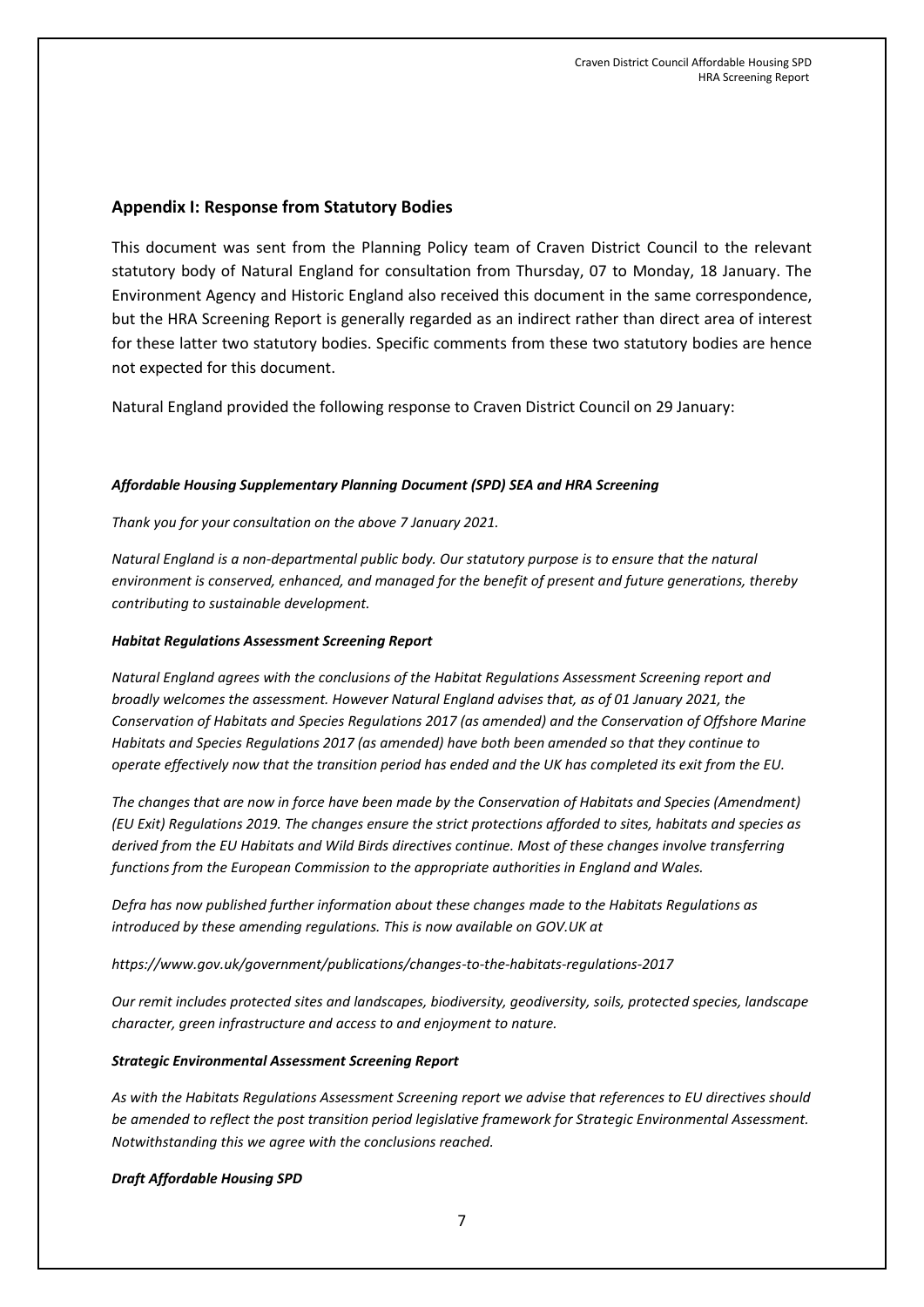*Whilst we welcome this opportunity to give our views, the topic of the Supplementary Planning Document does not appear to relate to our interests to any significant extent. We therefore do not wish to comment.* 

*Should the plan be amended in a way which significantly affects its impact on the natural environment, then please consult Natural England again.*

*Please send all planning consultations electronically to the consultation hub at*

*[consultations@naturalengland.org.uk.](mailto:consultations@naturalengland.org.uk)*

*Yours sincerely,*

*Merlin Ash*

*Yorkshire and Northern Lincolnshire Team*

*Natural England*